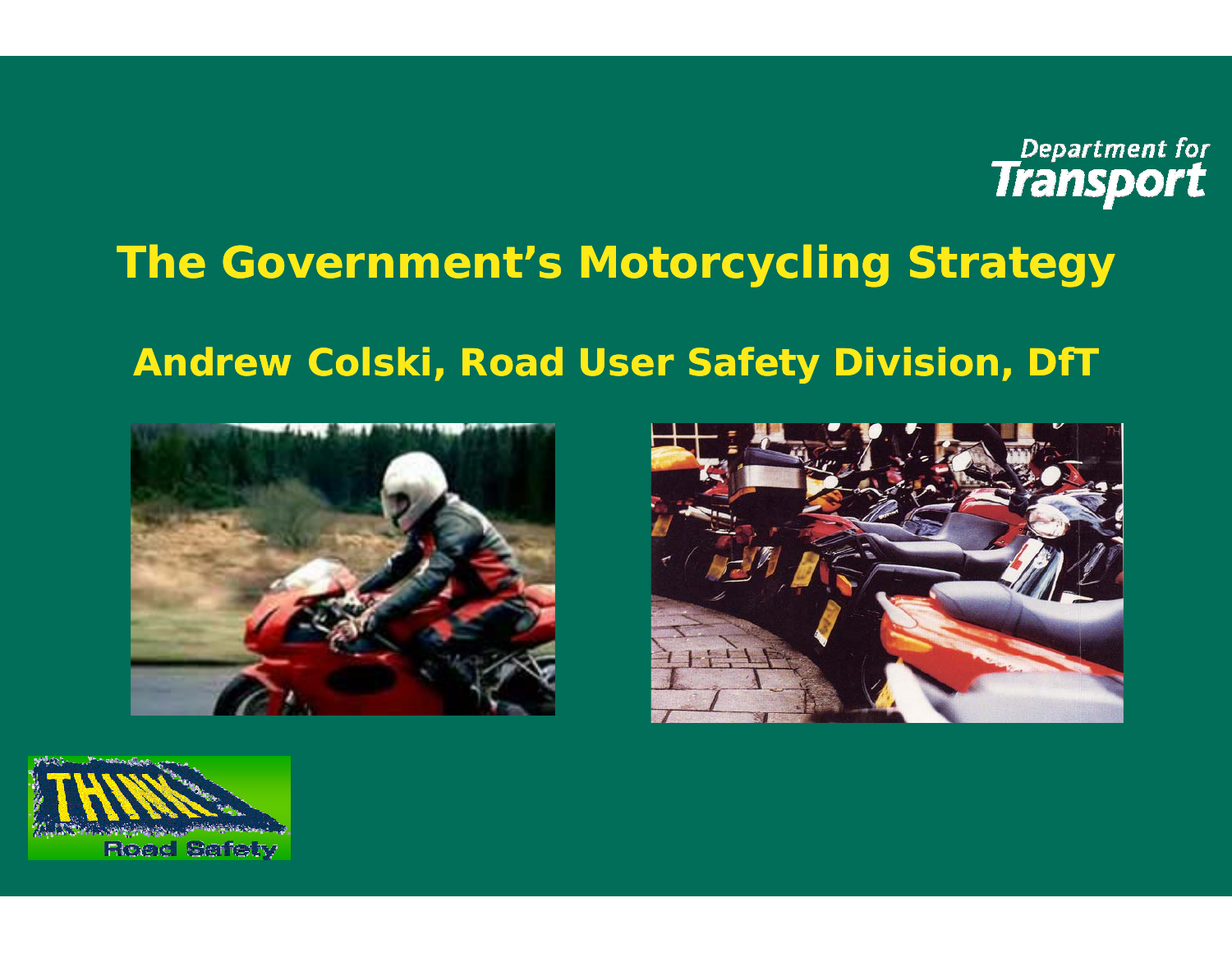## **Advisory Group on M Motorcycling**

Department for **Transport** 

- $\bullet$ • Established 1999
- $\bullet$ • Brought together key stakeholders Users, industry, police, central and<br>local government
- Considered full range of issue s affecting motorcycling, not jus t safet y



 $\bullet$ Reported 2004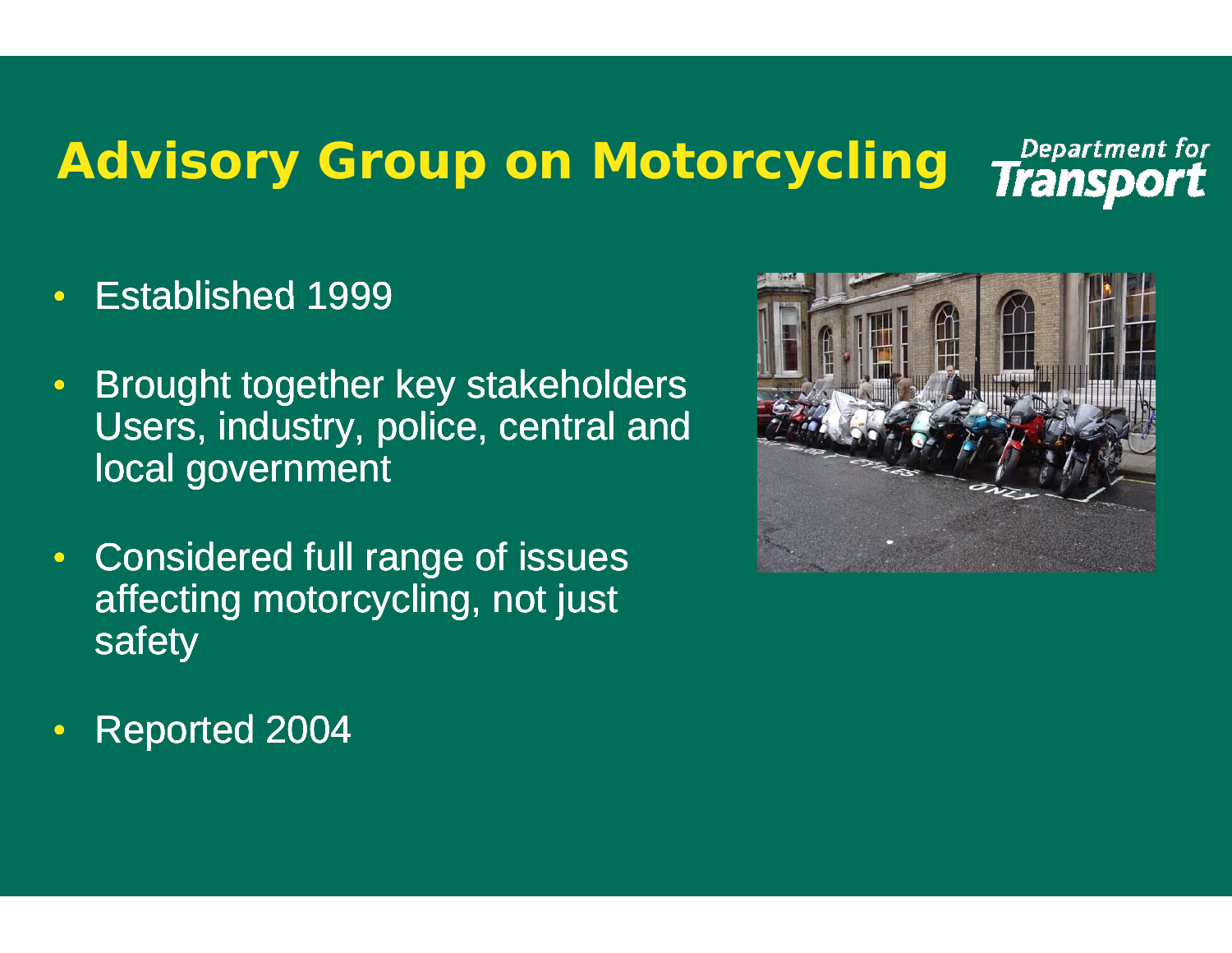## **The Government's Moto orcy g clin Strategy**

### $\bullet$ • Published 22<sup>nd</sup> February<br>2005

- Government's response to AGM report
- •Mainstreaming motorcycling
- $\bullet$ **• Continuing to work together** on implementation, through National Motorcycle Council

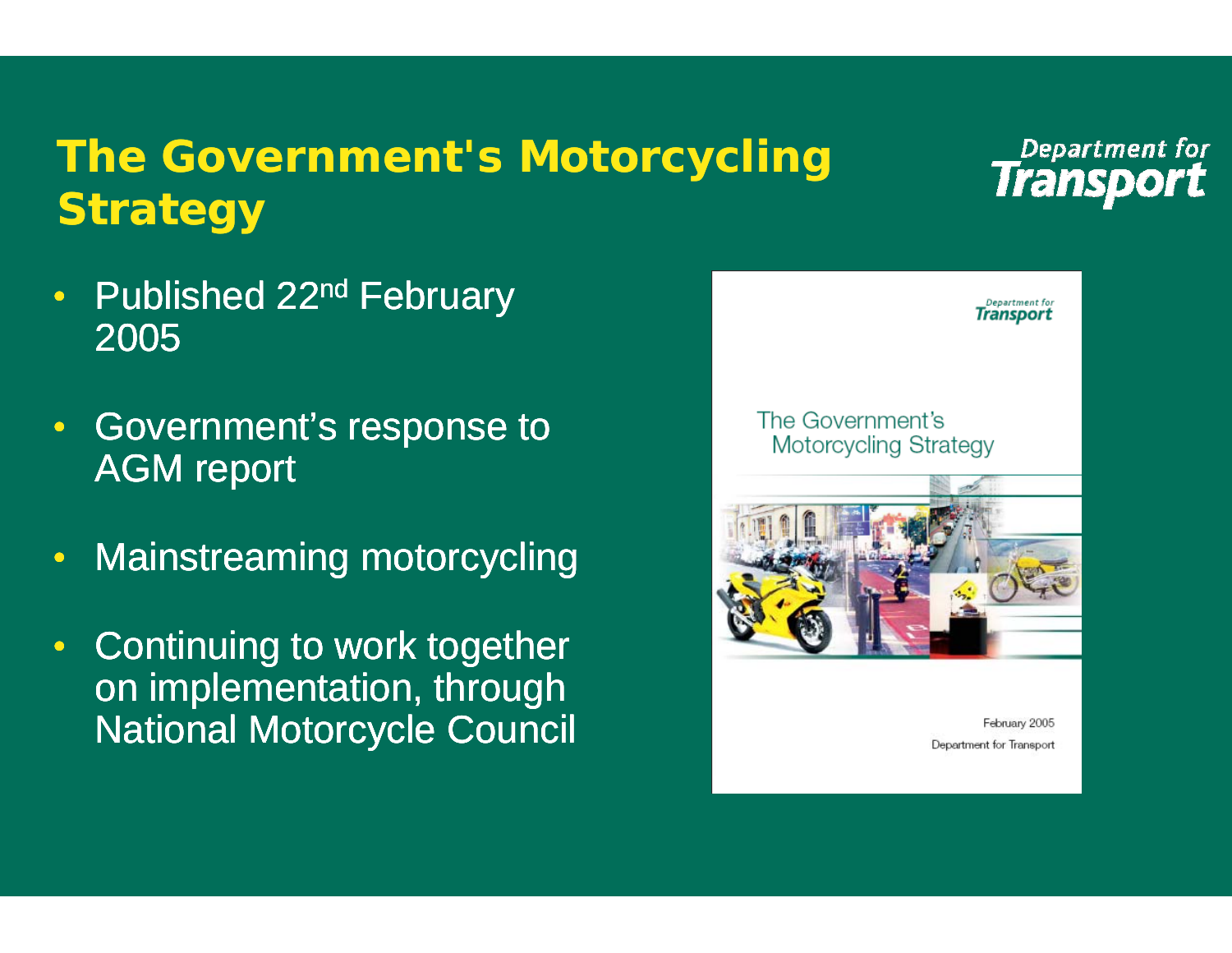#### **Two Wheeled Motor Vehicl e users Killed or Seriously Injured GB 1994 1994-2006**

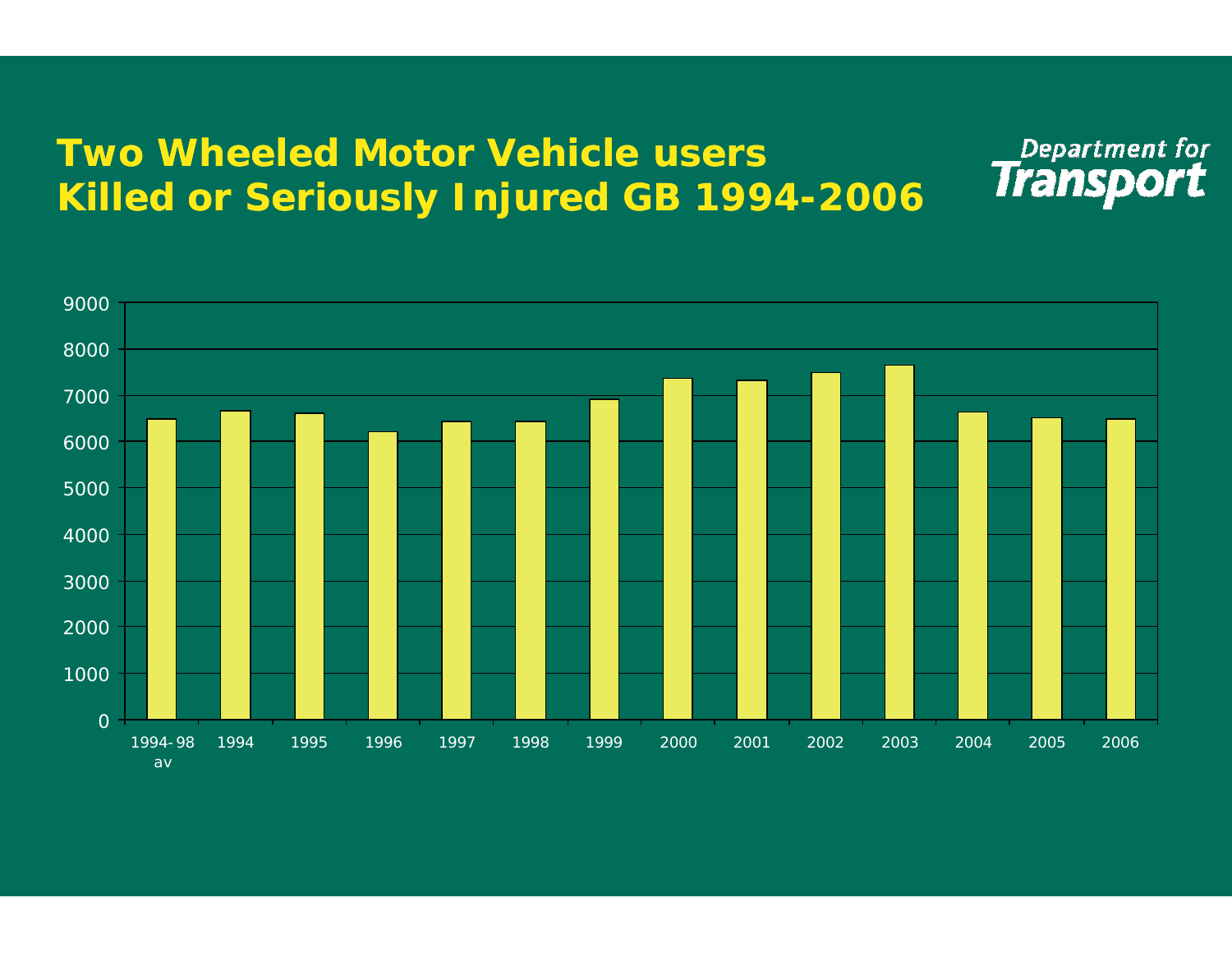### **TWMV Casualty rates: GB 1 1994 - 2006 (KSI per 100 million vehicle kilometres)**



Department for

**Transport**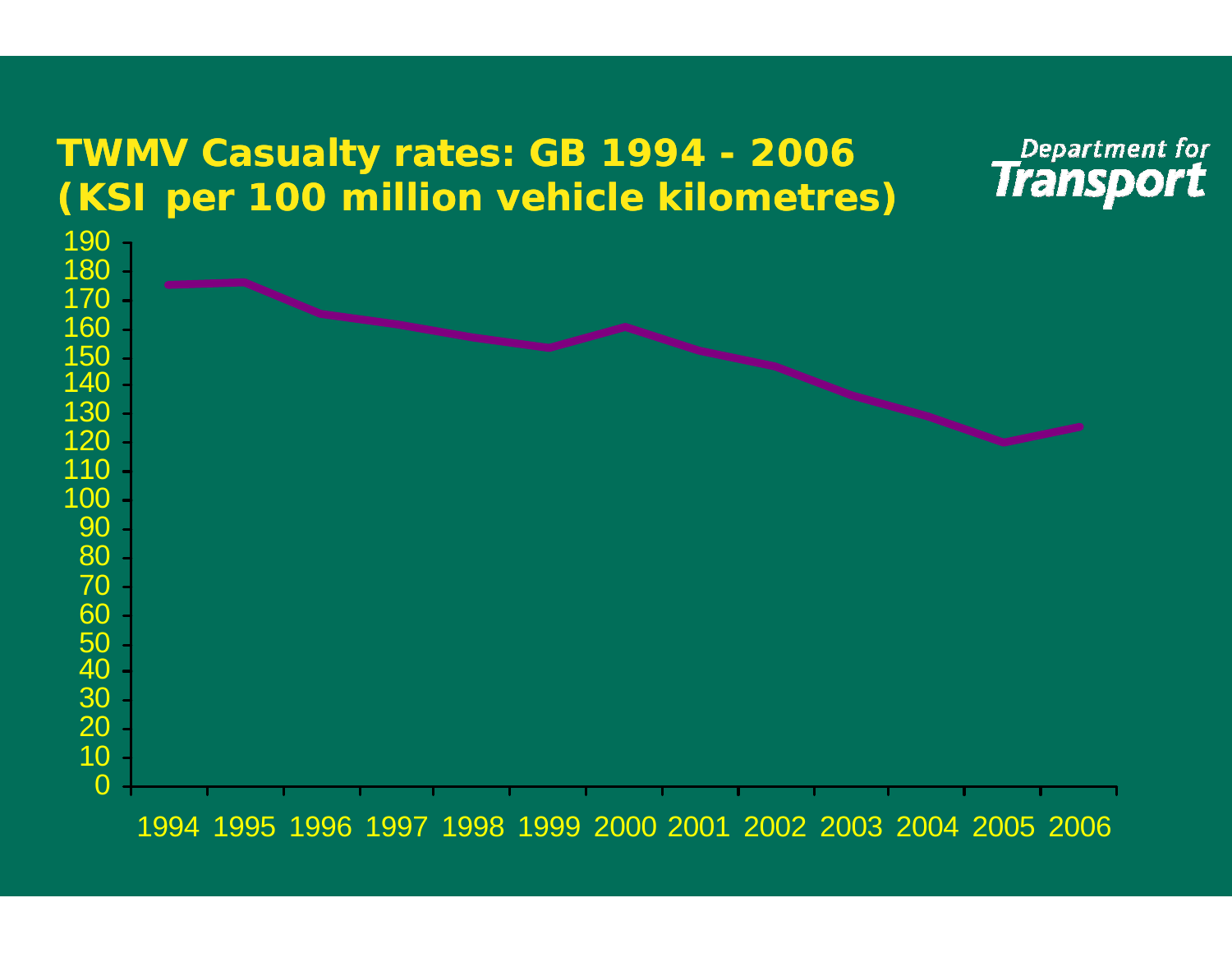### **TWMV KSIs in urban areas by size of motorcycle and age of ride r: GB 2006**



Department for<br>**Transport** 

<50cc ■ 51-125cc ■ 126-500cc ■ >500cc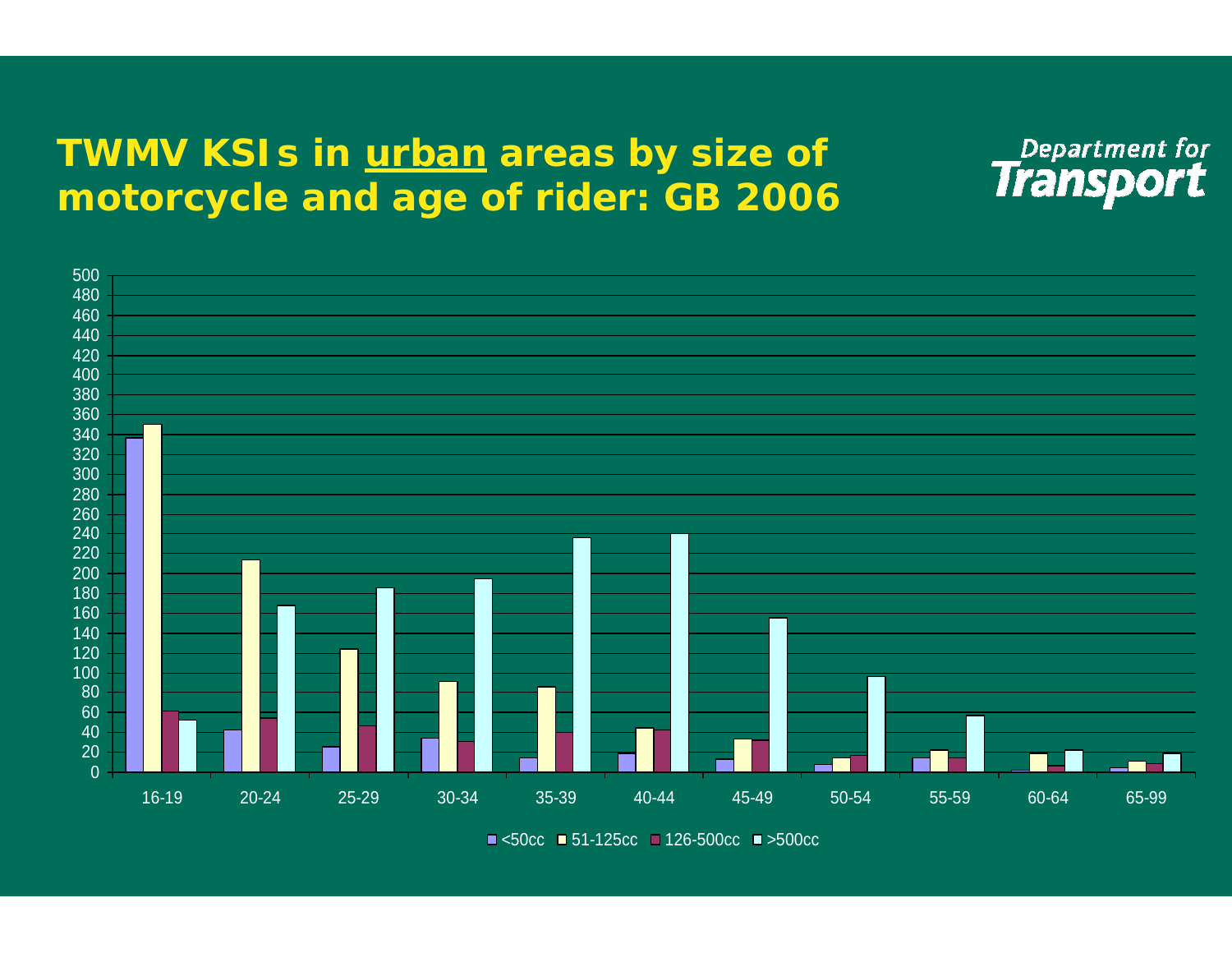### **TWMV KSIs in rural areas b by size of motorcycle and age of ride r: GB 2006**



Department for<br>**Transport** 

 $\leq$ 50cc  $\blacksquare$  151-125cc  $\blacksquare$  126-500cc  $\blacksquare$  >500cc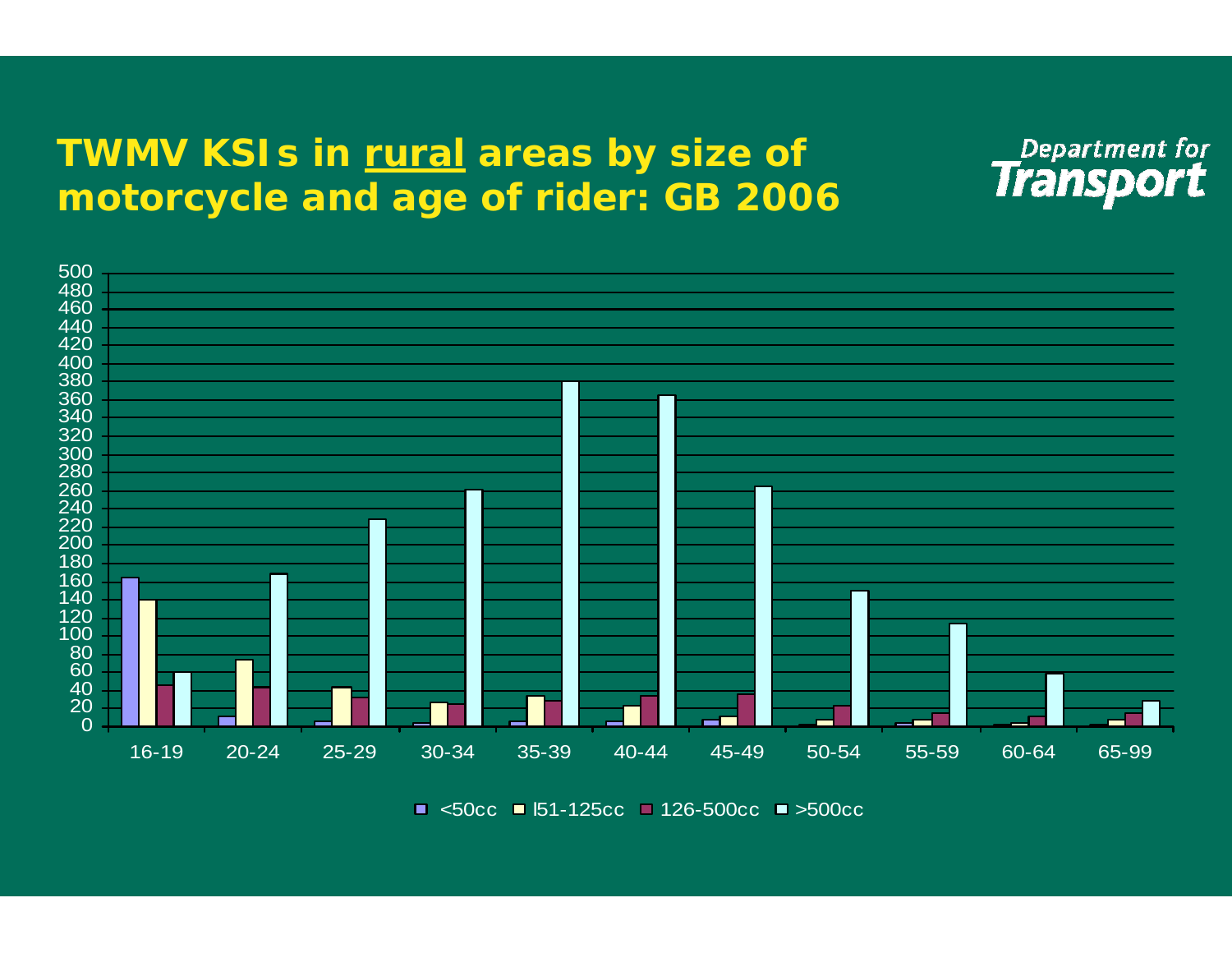### **TWMVs involved in accidennts:**  common contributory factors: GB 2006



- **Failed to look properly**
- **Loss of control**
- **Failed to judge other p e erson's path or speed**
- **Careless, reckless, in a h hurry**
- **Poor turn or manoeuvre**
- **Learner or inexperience ed driver/rider**
- **Travelling too fast for co onditions**
- **Slippery road (due to w eather)**
- **E** Sudden braking
- **Exceeding speed limit**
- **Following too close**
- **Impaired by alcohol**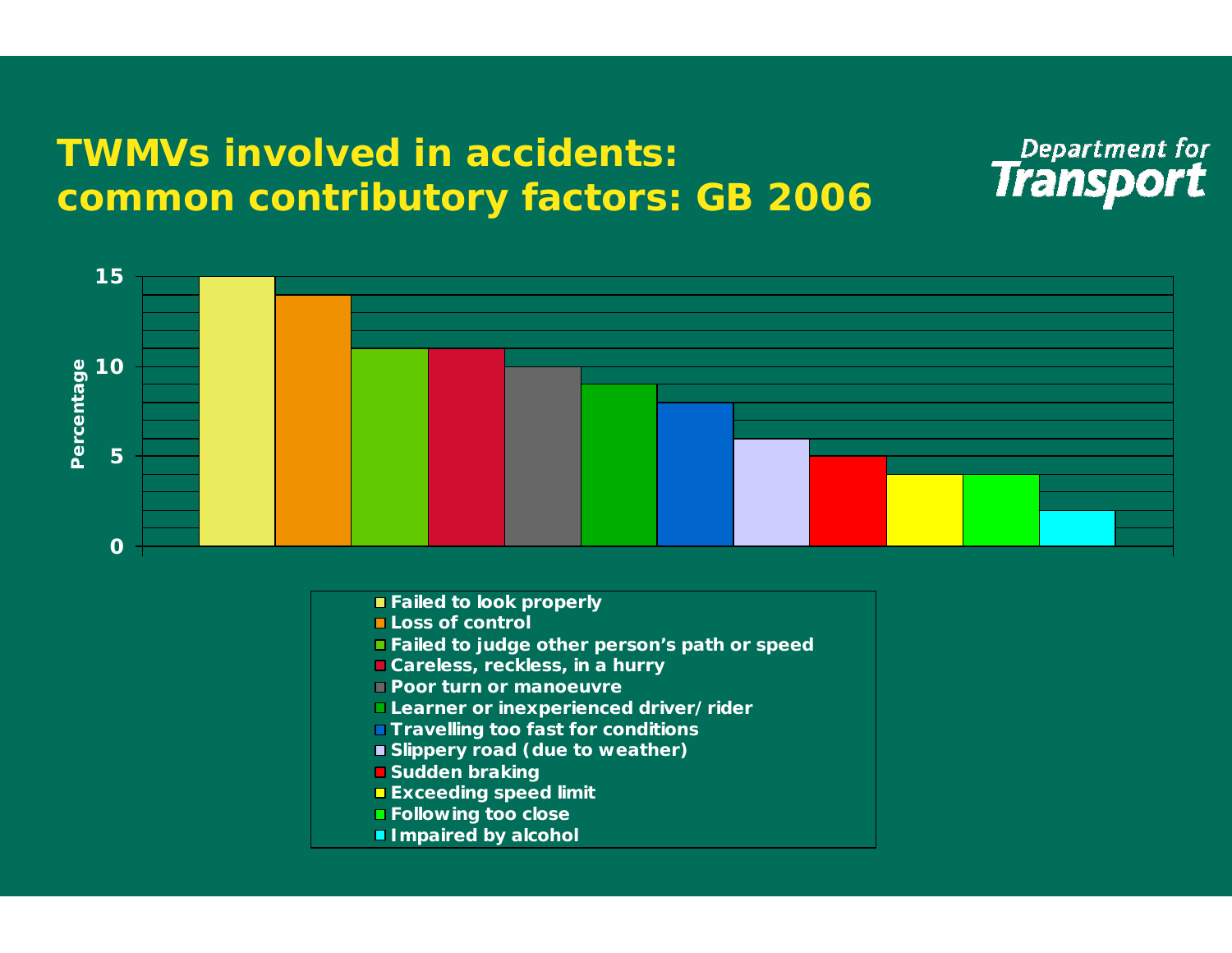### **Other vehicles in TWMV accidents:**  common contributory factors: GB 2006



- **Failed to look properly**
- **Poor turn or manoeuvre**
- **Failed to judge other per sson's path or speed**
- **Careless, reckless or in a hurr y**
- **Disobeyed 'Give Way' or ' 'Stop' sign or markings**
- **Failed to signal or mislea d ding signal**
- **Vision affected by station a ary or parked vehicle(s)**
- **Junction restart ( g movin o off at j ) unction)**
- **E** Sudden braking
- **Vehicle blind spot**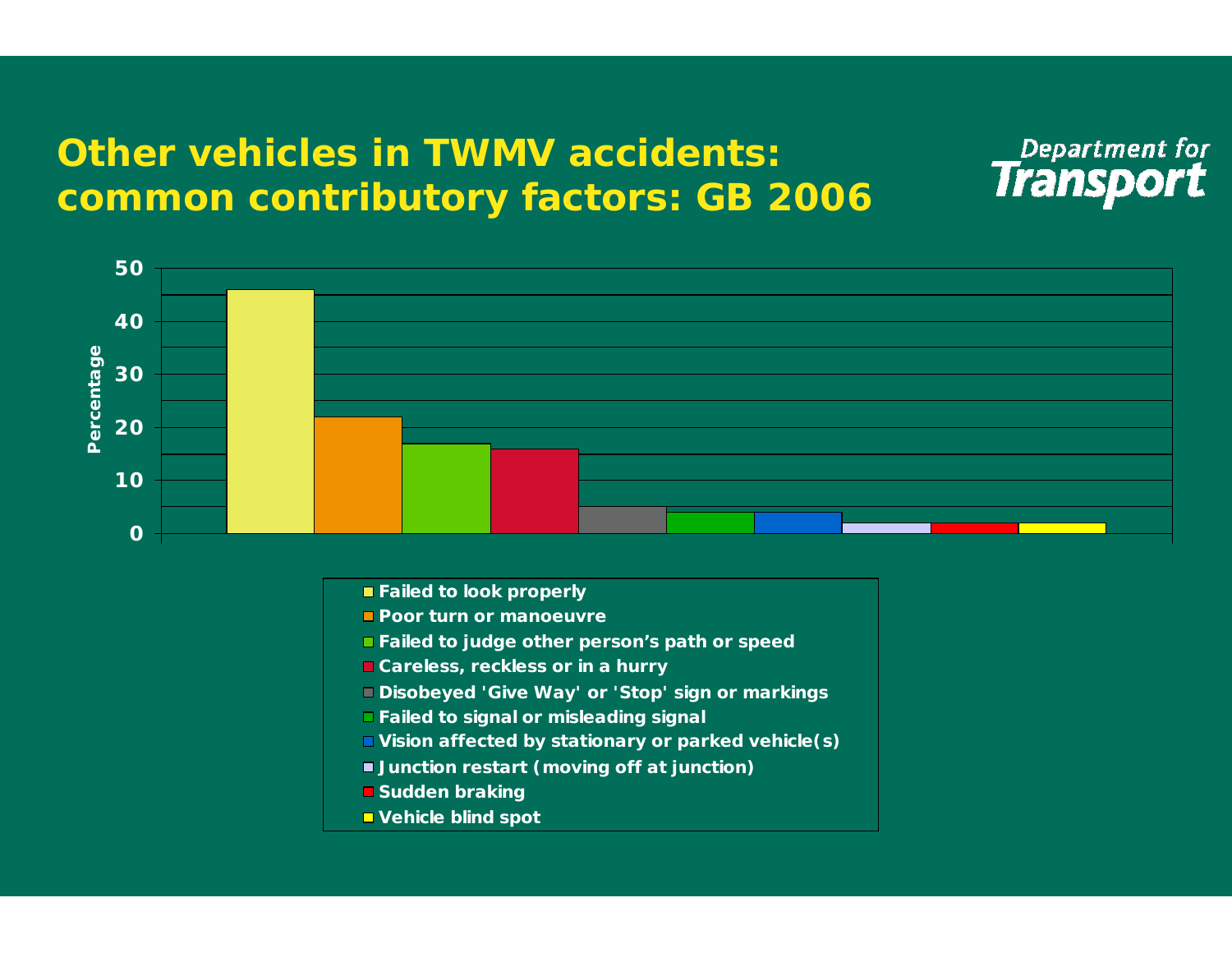## **Traffic Management and Infrastructure**

- • The Institute of Highway Incorporated Engineers (IHIE) guidelines on the provision for motorcyclists on the highway
- $\bullet$  Highways Agency including motorcycles in its Safety Action Plan for trunk roads & motorways
- $\bullet$  HA implementing motorcycle friendly crash barriers
- $\bullet$  New DfT guidance on allowing motorcycles in bus lanes

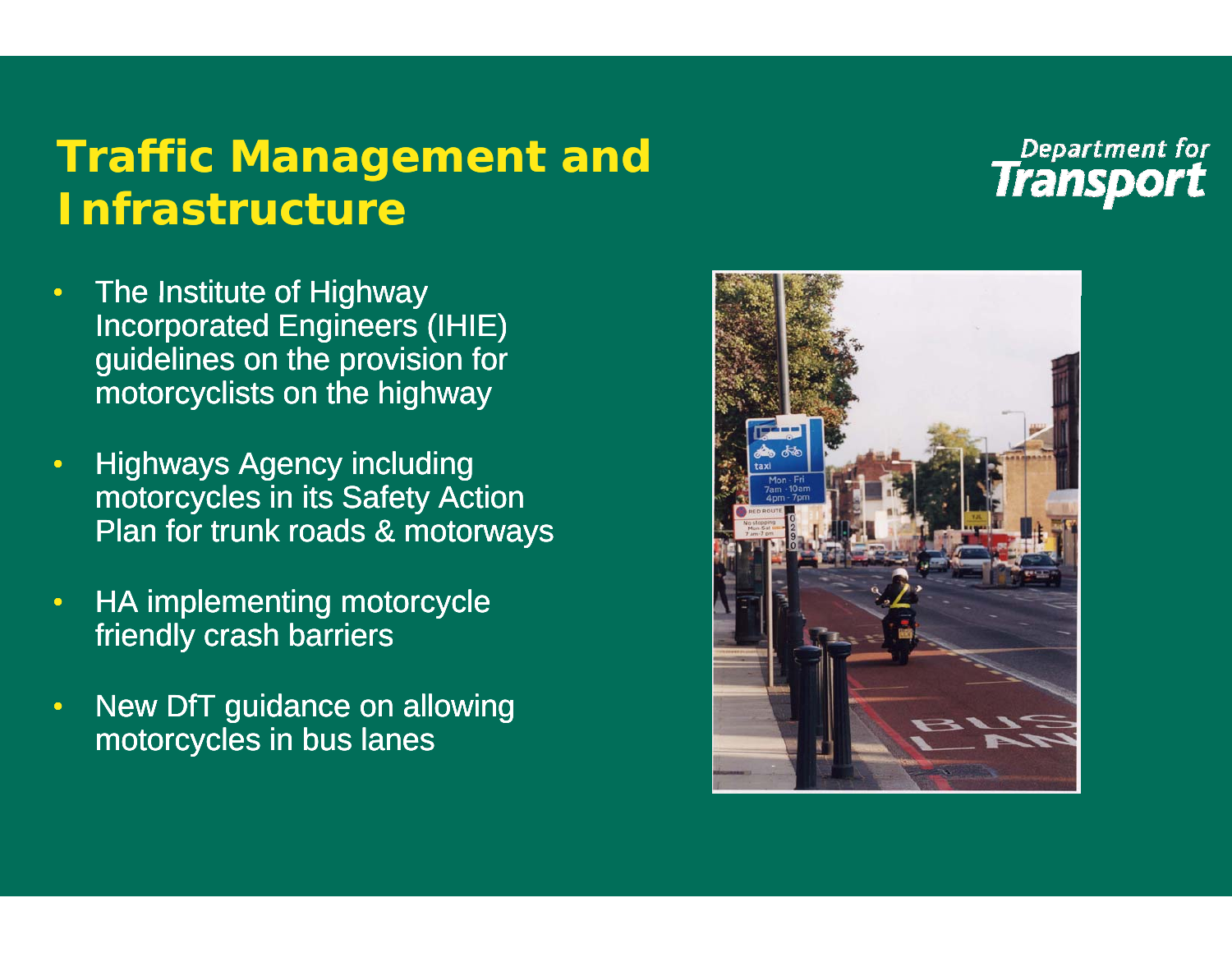## **Technical and Engineering**

- SHARP New scheme for improved consumer information on motorcycle helmets
- $\bullet$  Diesel spills – information for diesel vehicle users and petrol retailers as well as motorcyclists
- $\bullet$  User survey on brakes, tyres, mirrors, to inform policy development

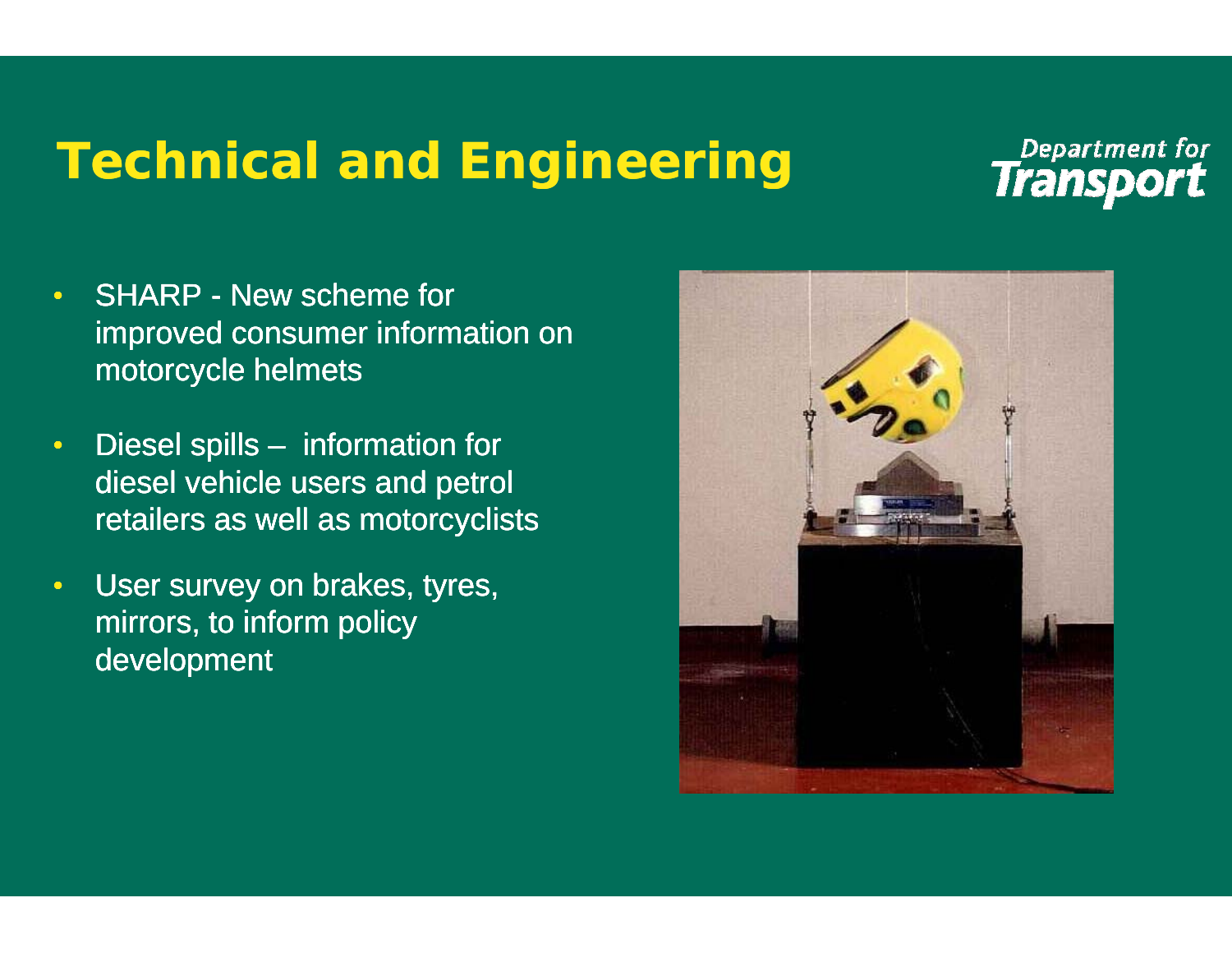## **Training and Testing g**

- $\bullet$ • Driving Standards Agency's Post - Test Trainer Registration Scheme – voluntary from Feb 07
- $\bullet$ Insurance discounts linked to posttest training – Enhanced Rider Scheme
- 3rd EU Driving Licence Directive consulting with industry and users on implementation by 2013

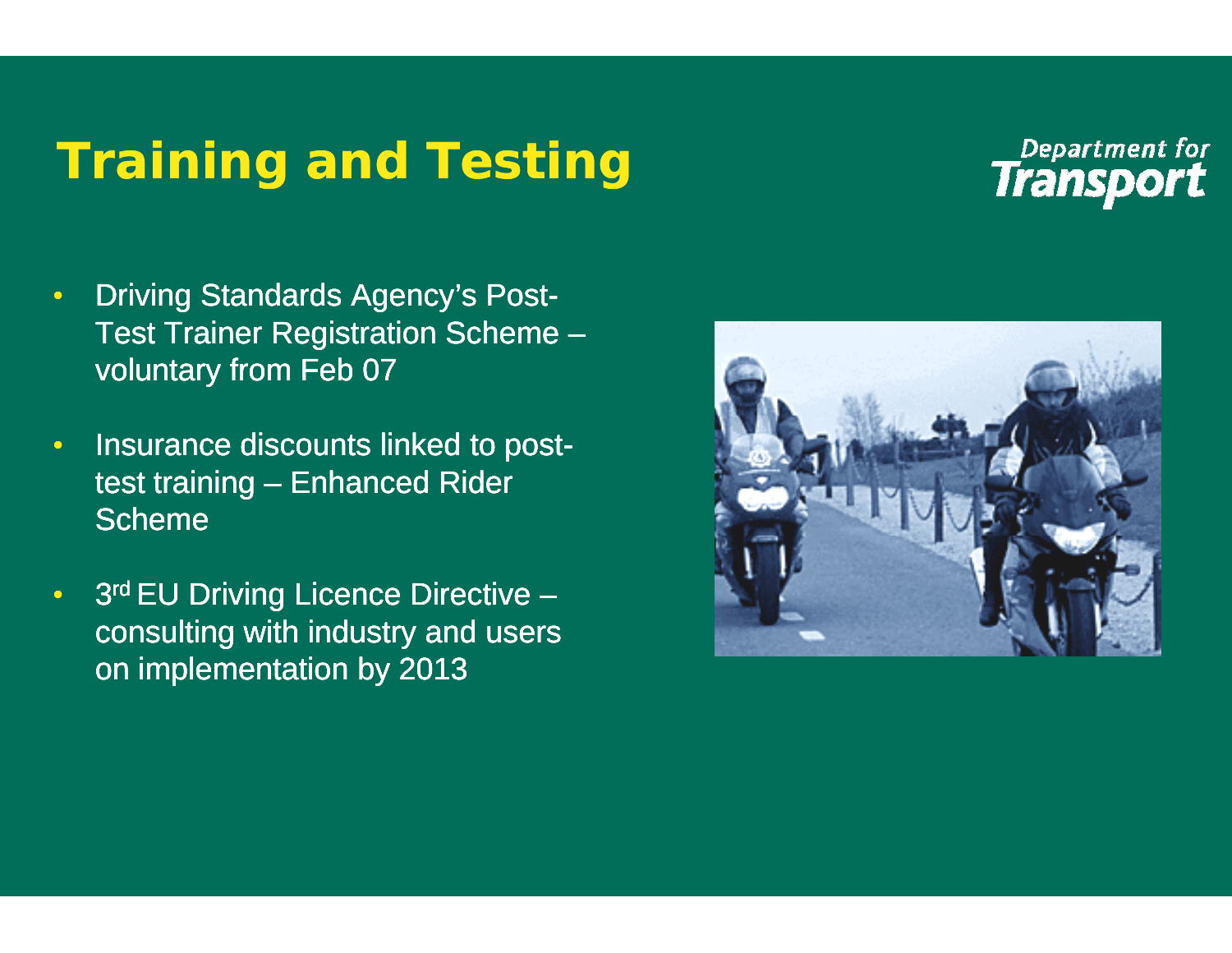## **Road Safety and Pub blicity**

- • $\bullet$   $\;$  DfT's 'Think!' road safety campaign sponsors British Super Bikes championships since 2004 – The Think Motorcycle Academy
- $\bullet$  TV advert aimed at car drivers warns them to 'take longer to look for bikes'
- $\bullet$  Research programme to increase understanding of motorcycle accidents and how to address them, including fatigue, training and drivers' attitudes to motorcyclists.

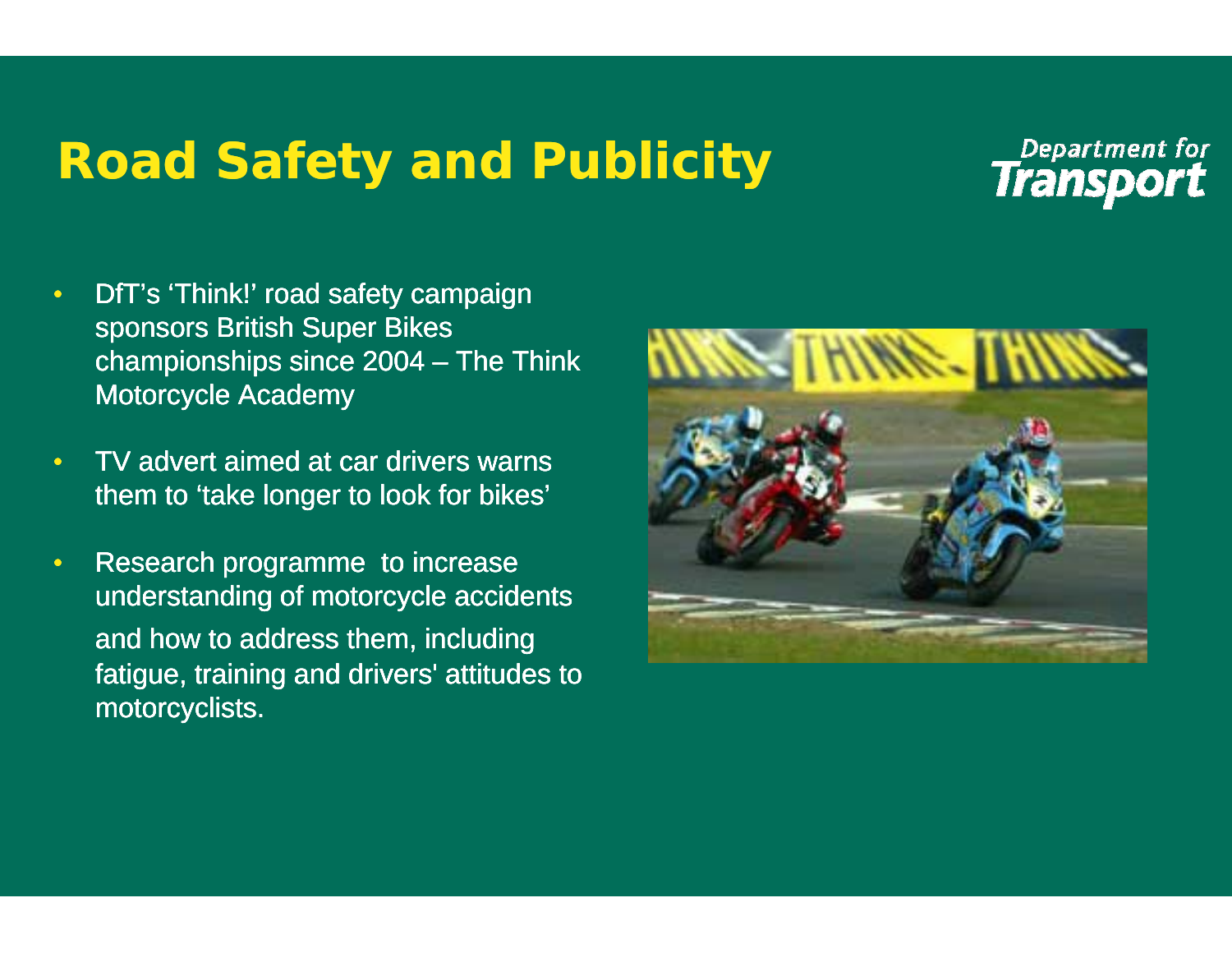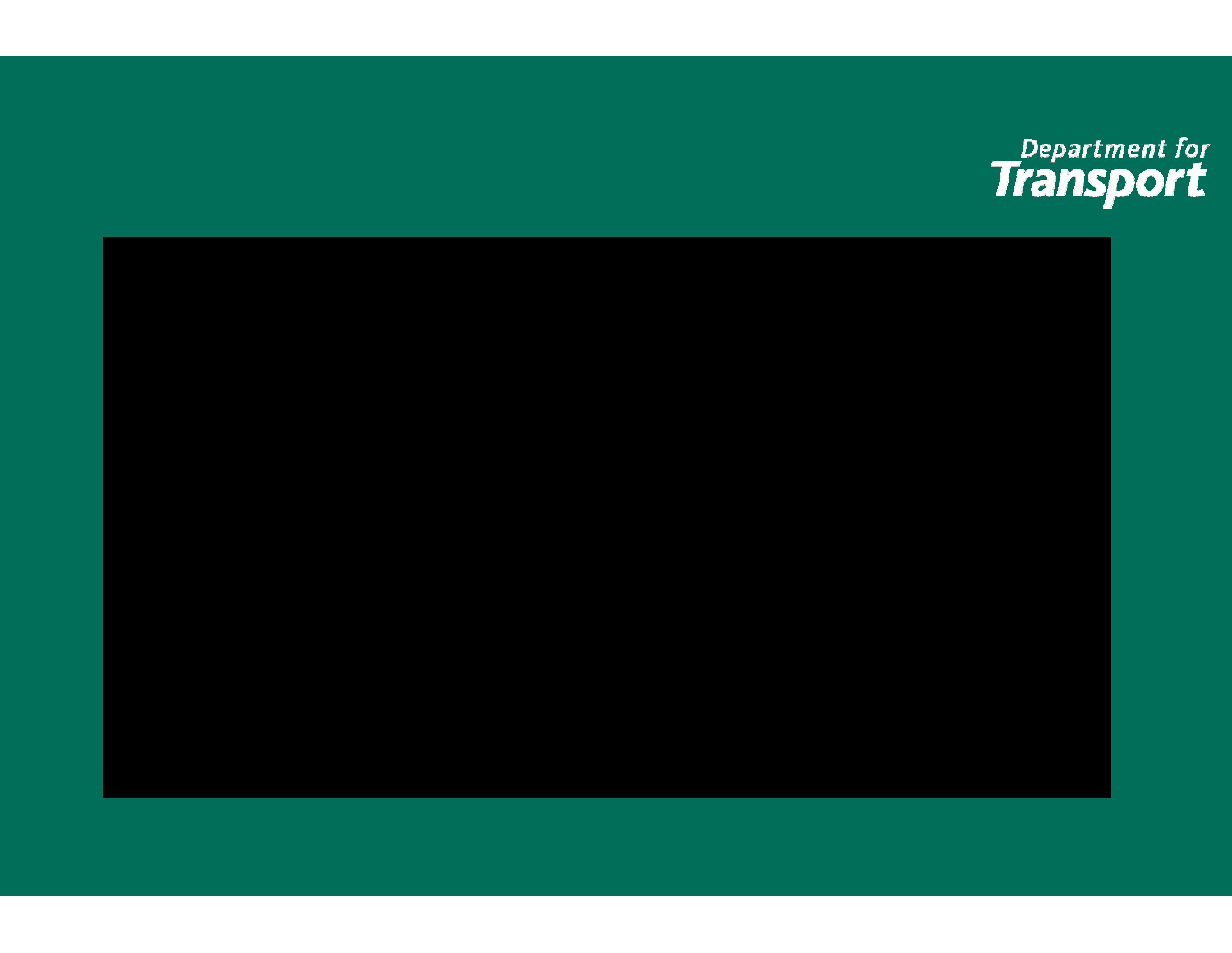### **New Action Plan and S t trategy**

- $\bullet$ • The NMC has agreed a new action plan to update what was published three years ago.
- $\bullet$  Refreshes actions so they are better focussed on current priorities
- $\bullet$  Next step will be to update the strategy itself by 2010